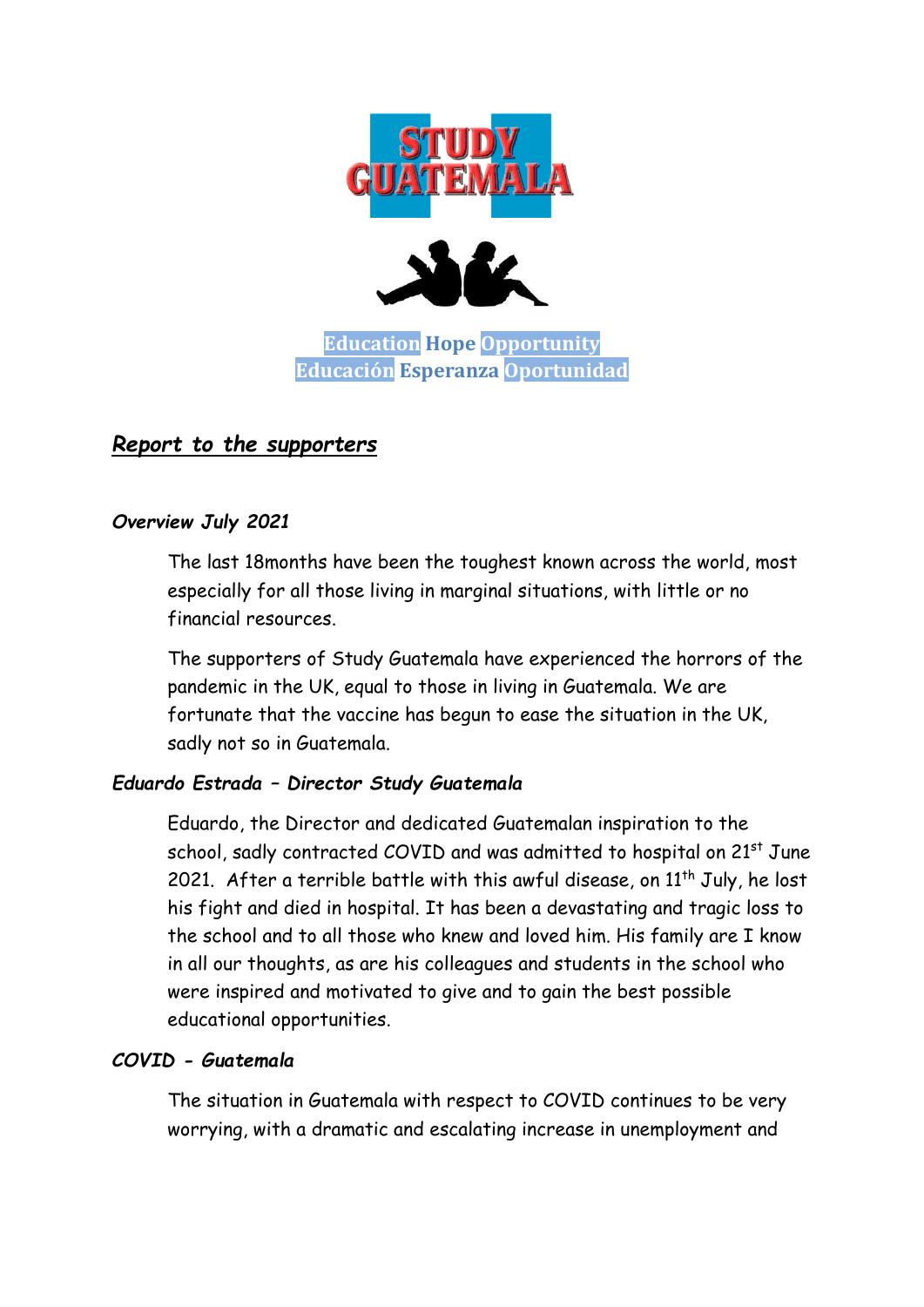poverty. Informal workers surviving on daily incomes have lost all income, and simply surviving from day to day has been increasingly hard.

## *Looking forward*

Chisthi Navidad, Eduardo's wife and teacher in the school, has confirmed that over the years of the school's life, Eduardo had worked with his colleagues and with Chishti to prepare for a situation such as that which now faces the school. The management of the school has been taken on by Chishti.

At the close of the month of July 2021, the services provided by the British Guatemalan Lyceum continue as it has been doing throughout the COVID crisis.

0n Saturday, July 24, a virtual meeting was held with parents of the students, when they were reassured that their children's education remains the same, and that the teachers and administrators of the school will continue working as they have been doing since the opening of the British Mixed Guatemalan Lyceum.

With the combined inspiration of Phil Melling and Eduardo Estrada, El Liceo was established as an educational project to help the community and for low-income families in zone 5; parents and students alike were reassured that they will be able to continue enjoying the educational benefits they so value.

For the families and the educational community, they will continue to work together with the school in the same way as that implement by Professor Eduardo; his beloved band will continue with equal vigour.

The school community, teachers and parents, have been coordinating their efforts on educational projects that the students have worked on throughout the year, A gallery will be presented where parents will be able to see and appreciate the achievements of their children in a virtual way through the ZOOM platform.

## *Exams*

The date of exams was modified, due to the circumstances of Eduardo's death, but they have now taken place through the first week of August.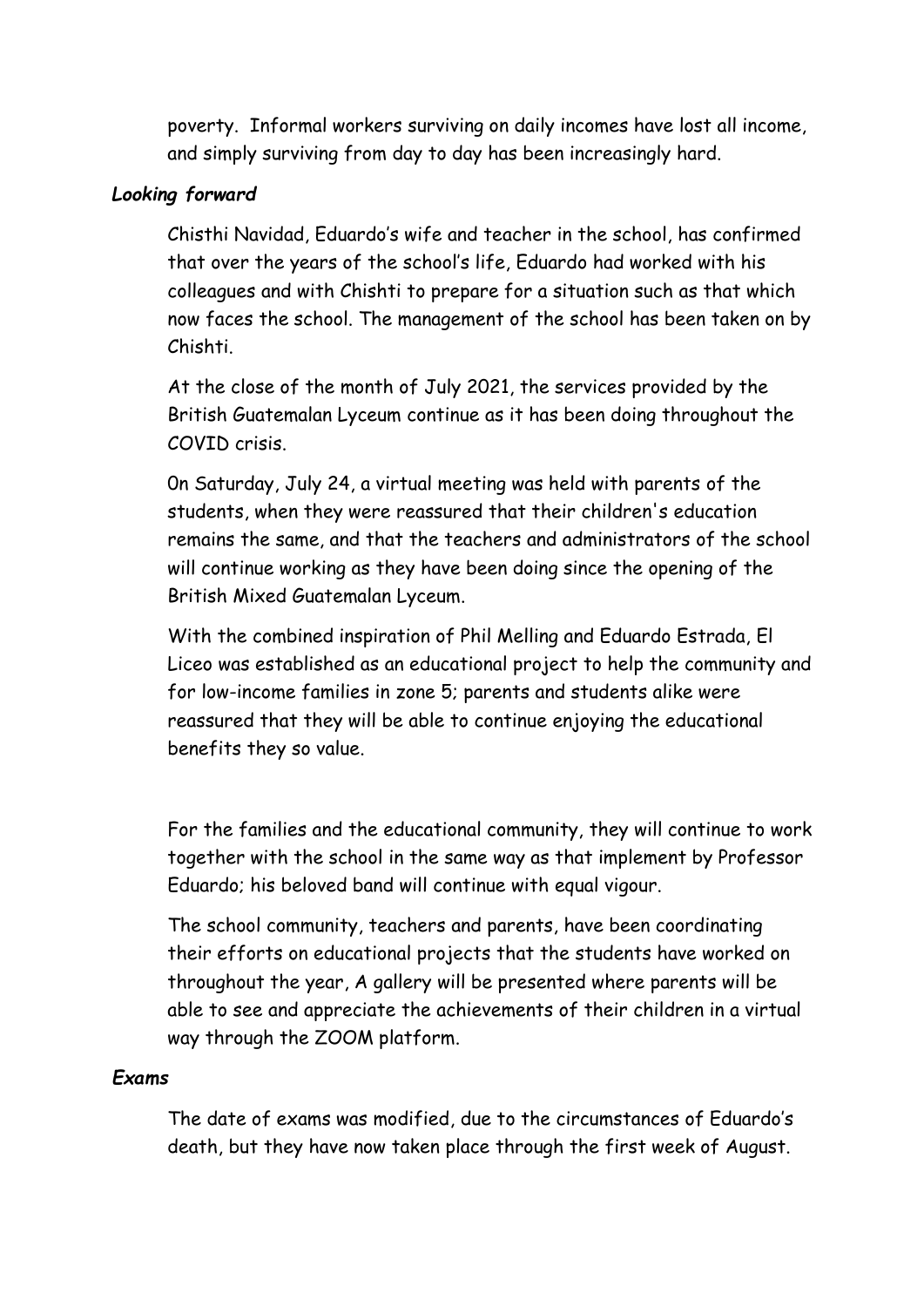The school continues to have teachers of great musical talent and abilities, and they are promoting presentations ongoing, which are especially planned for the virtual presentation on the anniversary of the Liceo Mixto Británico Guatemalteco taking place on August 22, 2021.

This will be through the ZOOM platform or a live broadcast through Facebook. A link to the anniversary event will be forwarded to you in time for you to share in the occasion from wherever you might be.

## *2022*

Registration for 2022 has just commenced, and at the time of writing, the Ministry of Education is considering pupils recommencing their education in person, attending classes at the school.

Parents and students have been reassured that the situation is being constantly re-evaluated, as has been the case since the start of the Pandemic. The health and well-being of both the students and their families remains paramount – a return to classroom teaching will only be considered when this is deemed to be safe for all.

## *Chair of the Trustees comments*

On behalf of the trustees, I know that we all wish to take a moment to reflect and celebrate the terrible loss of Eduardo. He was a man of enormous integrity and commitment, with an outstanding belief in education, and how it changes lives.

Eduardo's presence in the school and in the community, was enormous; he filled a room with his vitality and enthusiasm, and instilled in his students a belief and confidence that they could achieve and flourish. He left his mark on all those lucky enough to know him; he instilled love and respect in parents and pupils alike.

His loss is incalculable.

I was lucky enough to first meet him in 1993, when as a young teacher and street educator, we worked together with children living on the streets. His humanity and care were evident then, and never faltered.

He met his match in Phil Melling: and together they moved mountains.